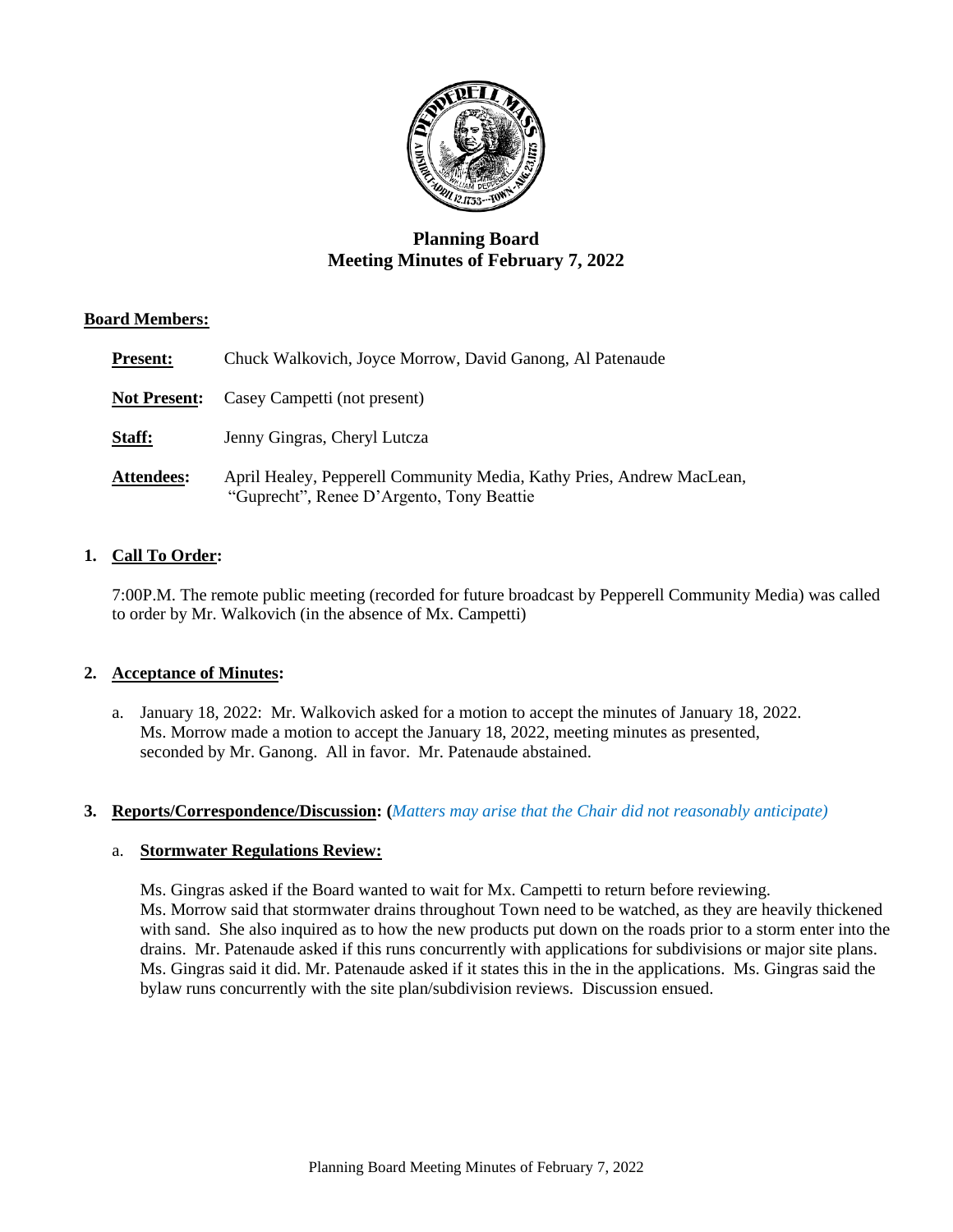#### b. **NMCOG Update/DLTA Funding Request:**

Mr. Walkovich said the DLTA requests are opened up again and we should give some thought on how we want to use their funding this year. Ms. Gingras said she did receive them and the deadline to respond to that is February  $9<sup>th</sup>$ , so she has submitted two projects: 1) update to sub-division regulations site plan review; and 2) developing a 40R Overlay District. She said that she had discussed these two items with NMCOG.

#### c. **Master Plan Implementation Team Update:**

Mr. Walkovich said that said they are in process of starting to collect data for the semi-annual report to Town Meeting, and they plan to provide a status report to the Planning Board prior to presenting at Town Meeting. They will also be sending out a guidance letter for those committees that want to request funds for 2023. There are two types of funds: 1) under \$1,000; and 2) projects over \$1,000. Requests would need to be completed similar to ones submitted this year.

#### d. **MPIT Budget Request:**

Ms. Gingras said that she has an MPIT Budget Request which was sent to the Board. She provided an overview of the request via screen share and said that the request is for \$3200 to update a previous report done by an architecture firm for the Town Hall Building. The purpose would be to apply for a MA Historical Commission (MHC) grant (matching) to look into renovating the upstairs portion of Town Hall, as the ceiling and floor are in disrepair. There is also some Victorian era artwork that needs to be repainted and renovated. She said that the report from 2007 is out of date. TBA Architects can update specific parts of the report for the second floor of Town Hall and the front doors as well, as the front door's lock system no longer functions. TBA can revise the report for \$3200. Pepperell had a project for the exterior work in 1998. MHC said we need updated pricing and an architect on board for the application to MHC for the grant.

Ms. Morrow said that she had a question about the process. If we move forward with any type of renovation with the Town Hall is this something the community could get involved with as far as helping out. Ms. Gingras said that we would have to hire a contracting company (put it out to bid) under state wages. She said that she did not think volunteers could be used, however she can look into this.

Mr. Patenaude said with regards to this being limited to the renovation outlined for the second floor, could it be disruptive to the ceiling of first floor and the HVAC system and should we look a little broader. Will this retain itself during the construction and not disrupt the first floor. Ms. Gingras said it was more so refinishing the wood floors on the second floor and fixing the ceilings on the second floor. Mr. Patenaude said with the limited amount of insulation above it, are we just doing a piece of it. Ms. Gingras said that part of the recommendation was for putting insulation under the roof, so we would be looking at the price for that. This is a multi-phase project, so this would be phase 1. We are also looking at potentially putting an elevator in, however it is not in the budget. Right now, we are just focusing on phase 1 getting the ceiling repaired, refinishing floors, repairing the front door of Town Hall, and insulation. Mr. Patenaude asked if Ms. Gingras could speak with the architect and ask about impacts of insulation, i.e., how will the attic space be vented once it is insulated, and how will moisture be addressed. If there is any update to the HVAC, all moisture will release instantly and destroy the ceiling and potentially create the same problem we have at the Shattuck School. Ms. Gingras said those points of details will definitely be worked out with the architect and contractor, once hired. She said that the firm they are talking to is familiar with historic properties and did reference some of the concerns Mr. Patenaude raised.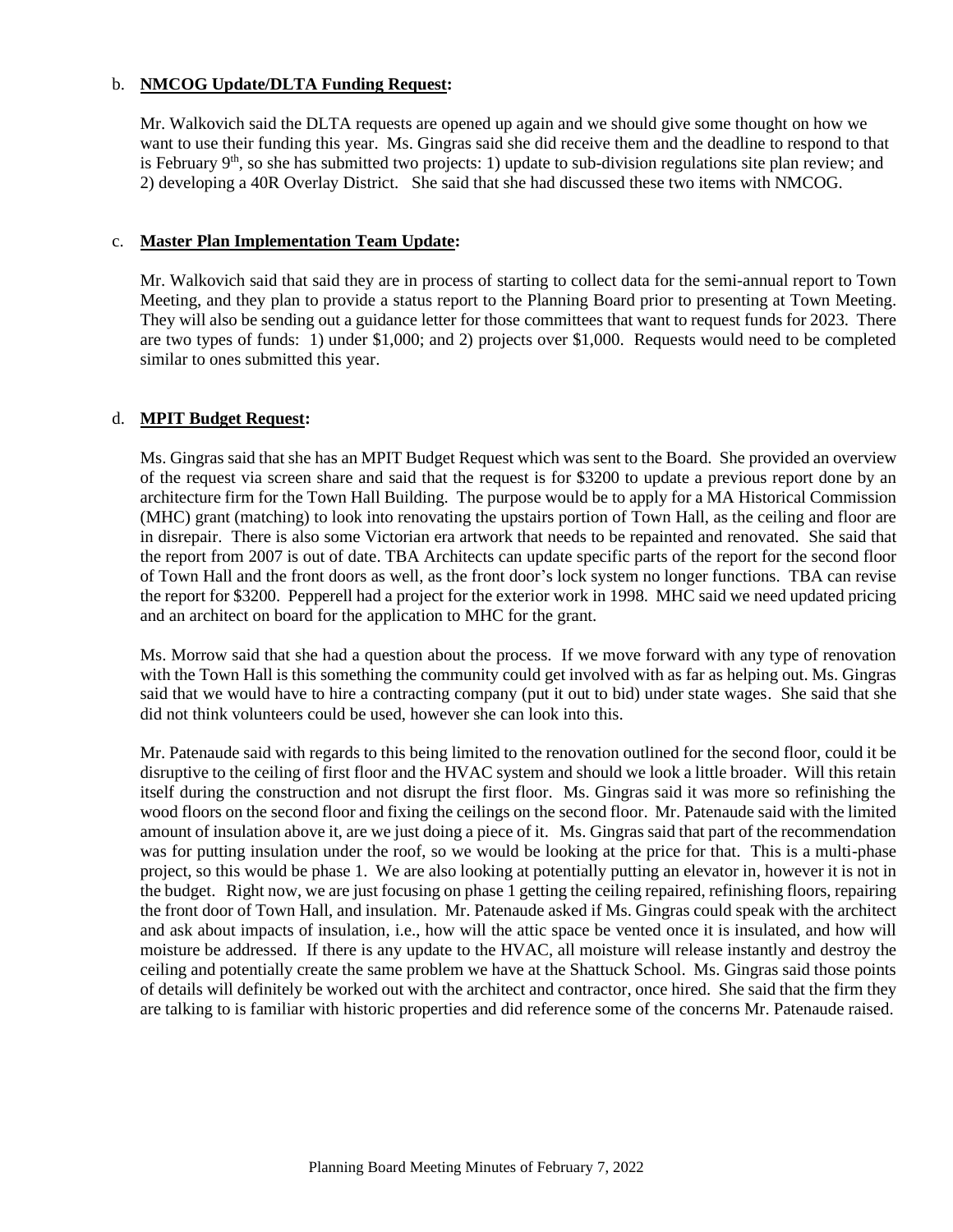Mr. Walkovich asked Ms. Morrow to read the letter of recommendation to the Planning Board from Andrew MacLean (Town Administrator), into the record. Ms. Morrow complied. Mr. Walkovich asked for a motion. Mr. Patenaude made a motion to approve the \$3200 request to update the plan as required, seconded by Ms. Morrow. Mr. Walkovich asked for a roll call vote:

#### **Roll Call Vote:**

| Ms. Morrow:    | Aye |
|----------------|-----|
| Mr. Ganong:    | Aye |
| Mr. Patenaude: | Aye |
| Mr. Walkovich: | Aye |

Mr. Walkovich said that the motion has carried.

#### e. **Adaptive Reuse Overlay District Review (debrief from Civic Engagement Night (CEN):**

Ms. Gingras shared her screen and explained that after the Civic Engagement Night (CEN) she revised the draft bylaw taking out historic structures from being included. The purpose of CEN was to review the draft bylaw and give us feedback on what the public wanted to see. The Master Plan (MP) does talk about adaptive re-use (Peter Fitz and historic preservations). The original draft of the article merges those together. After the feedback, the proposed bylaw is just for religious and municipal structures. She explained that she has revised the name to "Adaptive Reuse of Significant Structures", and the use either has to be municipal or religious and would still need to go through the Historical Commission (HC) for a recommendation and then Planning Board for a Special Permit. Even with it narrowed down to just municipal and religious buildings, the actual list of buildings this applies to is very small. The primary goal of this is for allowing the Peter Fitz to have the uses that it wants to have and keep the original building in the same way that it originally was. The Purpose is still the same but takes out historic buildings. She made edits to the document removing references to historic structures and overlay district. Discussion ensued regarding edits. Ms. Gingras provided a screenshare of the actual list of what the "Adaptive Reuse of Significant Structures" applies to.

Ms. Gingras spoke on the difference between a Mixed-Use Overlay District (MUOD) and Adaptive Reuse. The MUOD is still in beginning talks. They have a consultant but have only had one meeting so far. Best case scenario they would only have a draft by Fall Town Meeting. She discussed the differences between a MUOD and an AR. An AR is very specific about keeping an existing structure and historic presentation. The MUOD would apply to the whole area, and you would still have to meet requirements and design standards, but a developer would have more flexibility in doing what they want to do. The AR is going to be on Spring Town Meeting, and if passed, would apply immediately to the Peter Fitz and allow them to do what they want to do through a Special Permit from the Planning Board. It is similar to the MUOD, however the MUOD is just an idea right now. The AR is an action and promotes preservation of the actual building. A MUOD is not promoting preservation of an existing building.

Mr. Patenaude asked about list of uses, specifically dwellings above a first floor. The Peter Fitz has multiple buildings connected, so he is curious why it is limited to just above the first floor. Ms. Gingras said the Peter Fitz is unique and it would be a decision the Planning Board would have to make. Mr. Patenaude said it gets confusing, and maybe that piece should be left out and just allow for multi-family dwellings, especially in relation to the Peter Fitz building. Discussion ensued about changing/leaving out language and letting the Planning Board make that decision during the hearing process.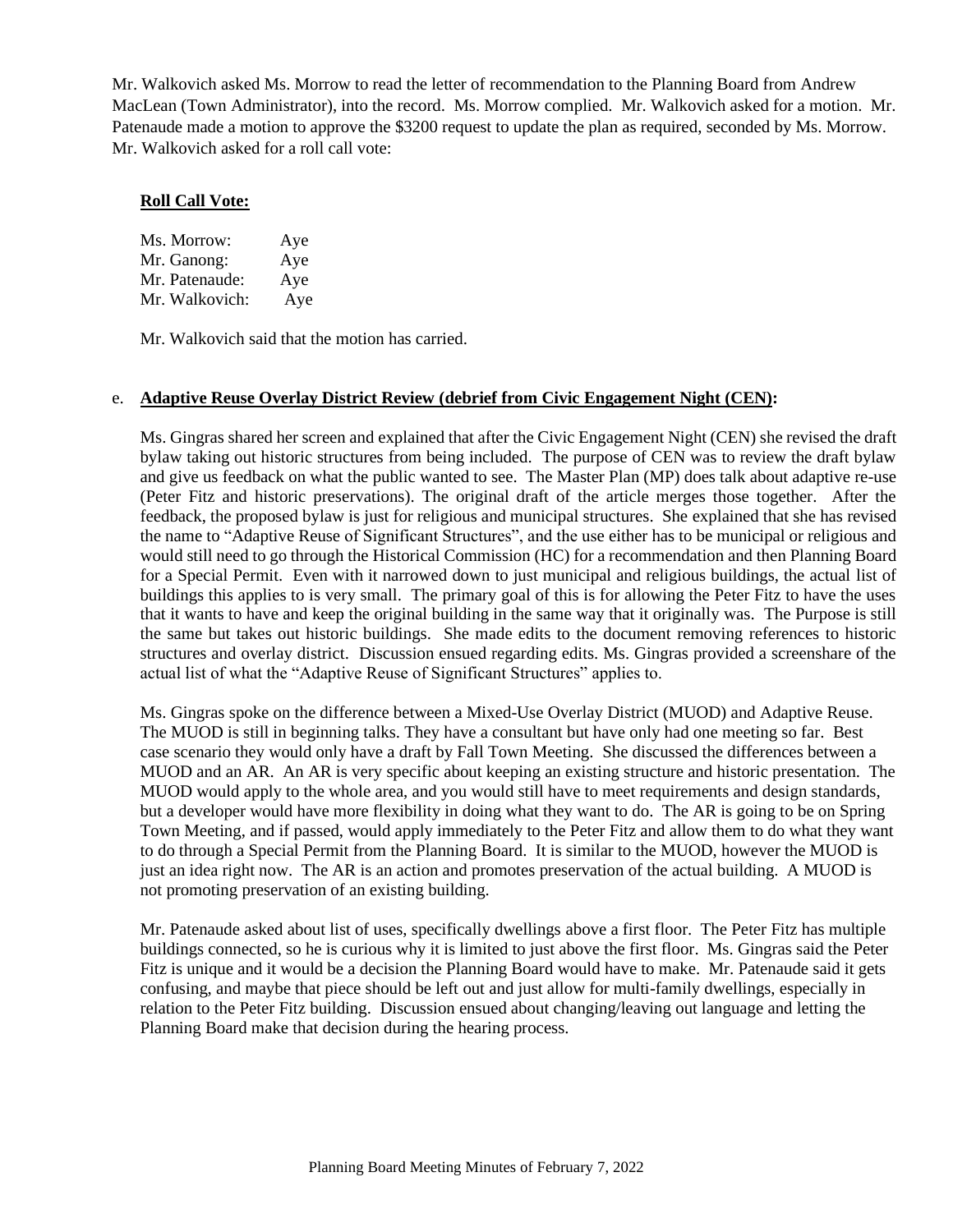Mr. Patenaude asked about #10, retail, one of the biggest problems we had with failure to get Peter Fitz rezoned was retail. Does it make sense to limit the overall square footage of retail to limit the ability to bring in a big box store? Ms. Gingras said that those types of establishments are not going to go into a building such as Peter Fitz, however we can add language for retail up to so many square feet. Mr. Ganong said that limiting that may be "shooting yourself in the foot". Mr. Patenaude said he does not think having that in there will get past Town Meeting floor. Ms. Gingras said you could even narrow it down to specific types of retail. Most of the structures it will apply to are very small structures. Ms. Gingras referred to the current Table of Uses. Discussion ensued regarding possibility of defining types of retail establishments/uses, as well as setting a limit on square footage (7500 square feet) of these retail spaces and providing examples of square footage of some of the current retail establishments are. Mr. Patenaude asked if this prohibits municipal uses. Ms. Gingras said anything currently allowed in a zoning district is still allowed; and anything not allowed in a zoning district is still not allowed. Ms. Morrow said she agreed with the 7500 square foot limit. Discussion ensued on the next steps that need to be taken, Ms. Gingras provided an overview of those steps (notices of public hearing, public hearing, report, Town Meeting). Mr. Walkovich asked if Ms. Gingras has everything she needs, from the Planning Board, to go forward. Ms. Gingras said yes. Discussion ensued. Town Counsel will review.

Ms. Gingras said that this will go to the Planning Board for a public hearing on March 21, 2022. Ms. Morrow read questions that were being asked in the "Chat" and Ms. Gingras responded to those questions.

### **f. IZ Bylaw Review (debrief from CEN):**

Ms. Gingras provided an overview of the Inclusionary Zoning Bylaw (via screen share) and said she had no changes to this article.

Mr. Walkovich asked if the Board Members had any questions. Ms. Morrow said that she did not have any questions. Mr. Patenaude asked about 3731 and the applicability and how that reads and thought we were going to try to clarify that. Ms. Gingras said she took out "net" and it now says results in the creation of five new dwelling units. Discussion ensued. Mr. Patenaude said he was thinking more of a re-use/renovation, based on the way it is written would the net increase be one, not five. Discussion ensued. Mr. Walkovich asked if Ms. Gingras needed anything else from the Planning Board on this. Ms. Gingras said they will be going to the Select Board on February 14, 2022, and the first public hearing will be on March 21, 2022, with the Planning Board, and then it will go to Town Meeting.

#### **g. Staff Updates:**

Ms. Gingras said that she submitted an Expression of Interest for One Stop for Growth and a request for updates for Zoning Bylaws. She is also working on Shared Streets and Spaces; Complete Streets and DLTA Funding.

#### **4. Future Meetings:**

- February 22, 2022 (Tuesday)
- March 7, 2022
- March 21, 2022